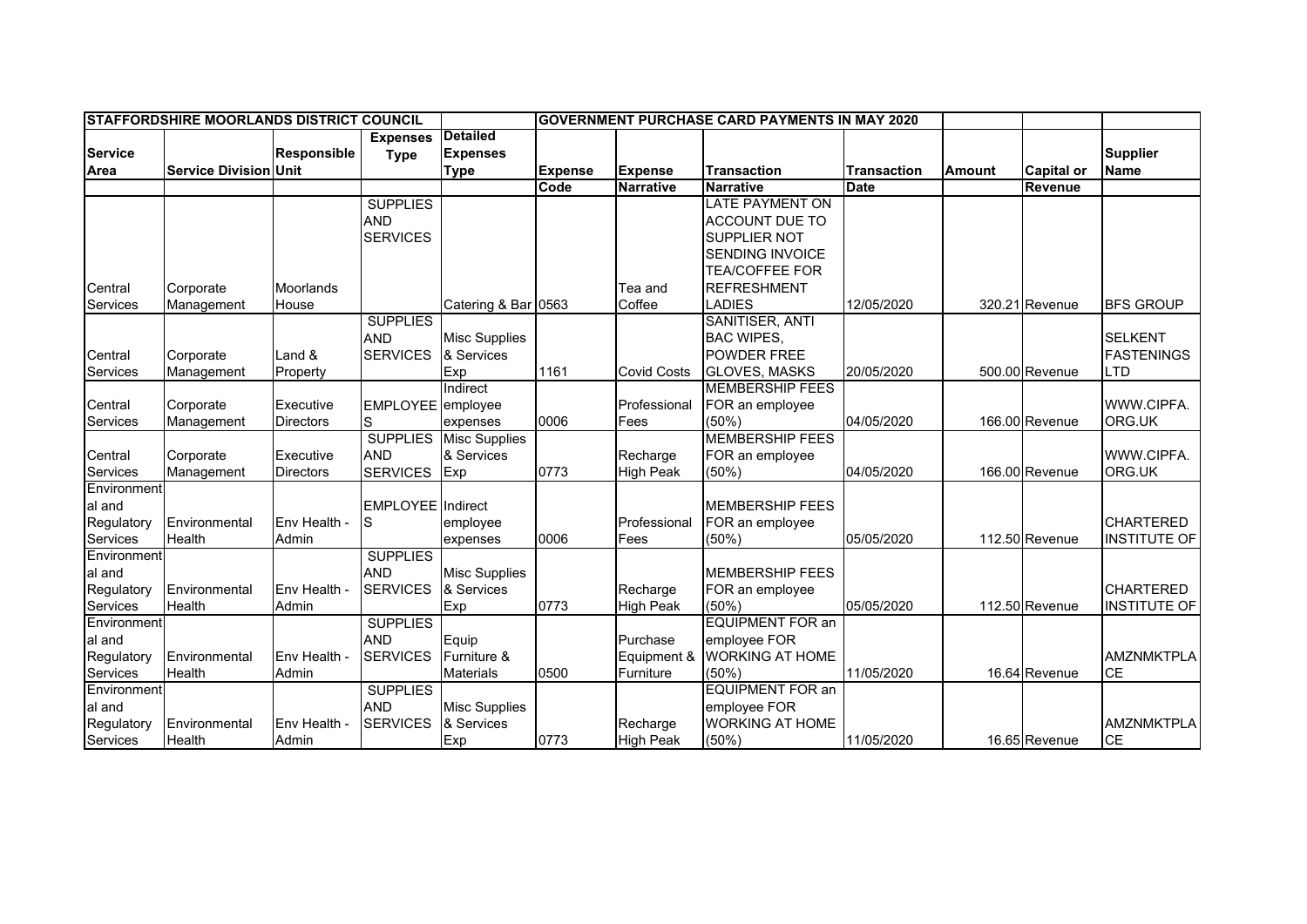| Environment     |               |              | <b>SUPPLIES</b>          |                      |      |                  | <b>EQUIPMENT FOR an</b>       |            |                |                    |
|-----------------|---------------|--------------|--------------------------|----------------------|------|------------------|-------------------------------|------------|----------------|--------------------|
| al and          |               |              | <b>AND</b>               | Equip                |      | Purchase         | employee FOR                  |            |                |                    |
| Regulatory      | Environmental | Env Health - | <b>SERVICES</b>          | Furniture &          |      | Equipment &      | <b>WORKING AT HOME</b>        |            |                | <b>AMZNMKTPLA</b>  |
| Services        | Health        | Admin        |                          | <b>Materials</b>     | 0500 | Furniture        | (50%                          | 13/05/2020 | 7.17 Revenue   | <b>CE</b>          |
| Environment     |               |              | <b>SUPPLIES</b>          |                      |      |                  | <b>EQUIPMENT FOR an</b>       |            |                |                    |
| al and          |               |              | <b>AND</b>               | <b>Misc Supplies</b> |      |                  | employee FOR                  |            |                |                    |
| Regulatory      | Environmental | Env Health - | <b>SERVICES</b>          | & Services           |      | Recharge         | <b>WORKING AT HOME</b>        |            |                | <b>AMZNMKTPLA</b>  |
| Services        | Health        | Admin        |                          | Exp                  | 0773 | <b>High Peak</b> | (50%)                         | 13/05/2020 | 7.17 Revenue   | <b>CE</b>          |
|                 |               |              |                          | Indirect             |      |                  | <b>MEMBERSHIP FEES</b>        |            |                | <b>CIPD</b>        |
| Central         | Corporate     |              | EMPLOYEE employee        |                      |      | Professional     | FOR an employee               |            |                | <b>MEMBERSHIP</b>  |
| <b>Services</b> | Management    | Personnel    | S                        | expenses             | 0006 | Fees             | (50%)                         | 18/05/2020 | 95.00 Revenue  | <b>RENEWA</b>      |
|                 |               |              | <b>SUPPLIES</b>          | <b>Misc Supplies</b> |      |                  | <b>MEMBERSHIP FEES</b>        |            |                | <b>CIPD</b>        |
| Central         | Corporate     |              | <b>AND</b>               | & Services           |      | Recharge         | FOR an employee               |            |                | <b>MEMBERSHIP</b>  |
| <b>Services</b> | Management    | Personnel    | <b>SERVICES</b>          | Exp                  | 0773 | <b>High Peak</b> | (50%                          | 18/05/2020 | 95.00 Revenue  | <b>RENEWA</b>      |
|                 |               |              |                          | Indirect             |      |                  | <b>MEMBERSHIP FEES</b>        |            |                | <b>CIPD</b>        |
| Central         | Corporate     |              | EMPLOYEE employee        |                      |      | Professional     | FOR an employee               |            |                | <b>MEMBERSHIP</b>  |
| Services        | Management    | Personnel    | S                        | expenses             | 0006 | Fees             | (50%)                         | 18/05/2020 | 81.50 Revenue  | <b>RENEWA</b>      |
|                 |               |              | <b>SUPPLIES</b>          | <b>Misc Supplies</b> |      |                  | <b>MEMBERSHIP FEES</b>        |            |                | <b>CIPD</b>        |
| Central         | Corporate     |              | <b>AND</b>               | & Services           |      | Recharge         | FOR an employee               |            |                | <b>MEMBERSHIP</b>  |
| <b>Services</b> | Management    | Personnel    | <b>SERVICES</b>          | Exp                  | 0773 | <b>High Peak</b> | (50%                          | 18/05/2020 | 81.50 Revenue  | <b>RENEWA</b>      |
|                 |               | Post Entry   |                          |                      |      |                  |                               |            |                |                    |
|                 |               | land         | <b>EMPLOYEE</b> Indirect |                      |      |                  | <b>REFUND FOR PLAN</b>        |            |                |                    |
| Central         | Corporate     | Corporate    | S                        | employee             |      |                  | MAKING EVENT - an             |            |                |                    |
| <b>Services</b> | Management    | Training     |                          | expenses             | 0050 |                  | Staff Training employee (50%) | 22/05/2020 | -58.65 Revenue | <b>PAYPAL RTPI</b> |
|                 |               | Post Entry   | <b>SUPPLIES</b>          |                      |      |                  |                               |            |                |                    |
|                 |               | land         | <b>AND</b>               | <b>Misc Supplies</b> |      |                  | <b>REFUND FOR PLAN</b>        |            |                |                    |
| Central         | Corporate     | Corporate    | <b>SERVICES</b>          | & Services           |      | Recharge         | MAKING EVENT - an             |            |                |                    |
| Services        | Management    | Training     |                          | Exp                  | 0773 | <b>High Peak</b> | employee (50%)                | 22/05/2020 | -58.65 Revenue | PAYPAL RTPI        |
|                 |               |              |                          |                      |      |                  |                               |            |                |                    |
|                 |               | Post Entry   | <b>EMPLOYEE</b>          |                      |      |                  |                               |            |                |                    |
|                 |               | land         | S                        | Indirect             |      |                  | <b>REFUND FOR PLAN</b>        |            |                |                    |
| Central         | Corporate     | Corporate    |                          | employee             |      |                  | MAKING EVENT - an             |            |                |                    |
| Services        | Management    | Training     |                          | expenses             | 0050 |                  | Staff Training employee (50%) | 27/05/2020 | -58.65 Revenue | <b>PAYPAL RTPI</b> |
|                 |               | Post Entry   | <b>SUPPLIES</b>          |                      |      |                  |                               |            |                |                    |
|                 |               | land         | <b>AND</b>               | <b>Misc Supplies</b> |      |                  | <b>IREFUND FOR PLAN</b>       |            |                |                    |
| Central         | Corporate     | Corporate    | <b>SERVICES</b>          | & Services           |      | Recharge         | MAKING EVENT - an             |            |                |                    |
| <b>Services</b> | Management    | Training     |                          | Exp                  | 0773 | <b>High Peak</b> | employee (50%)                | 27/05/2020 | -58.65 Revenue | <b>PAYPAL RTPI</b> |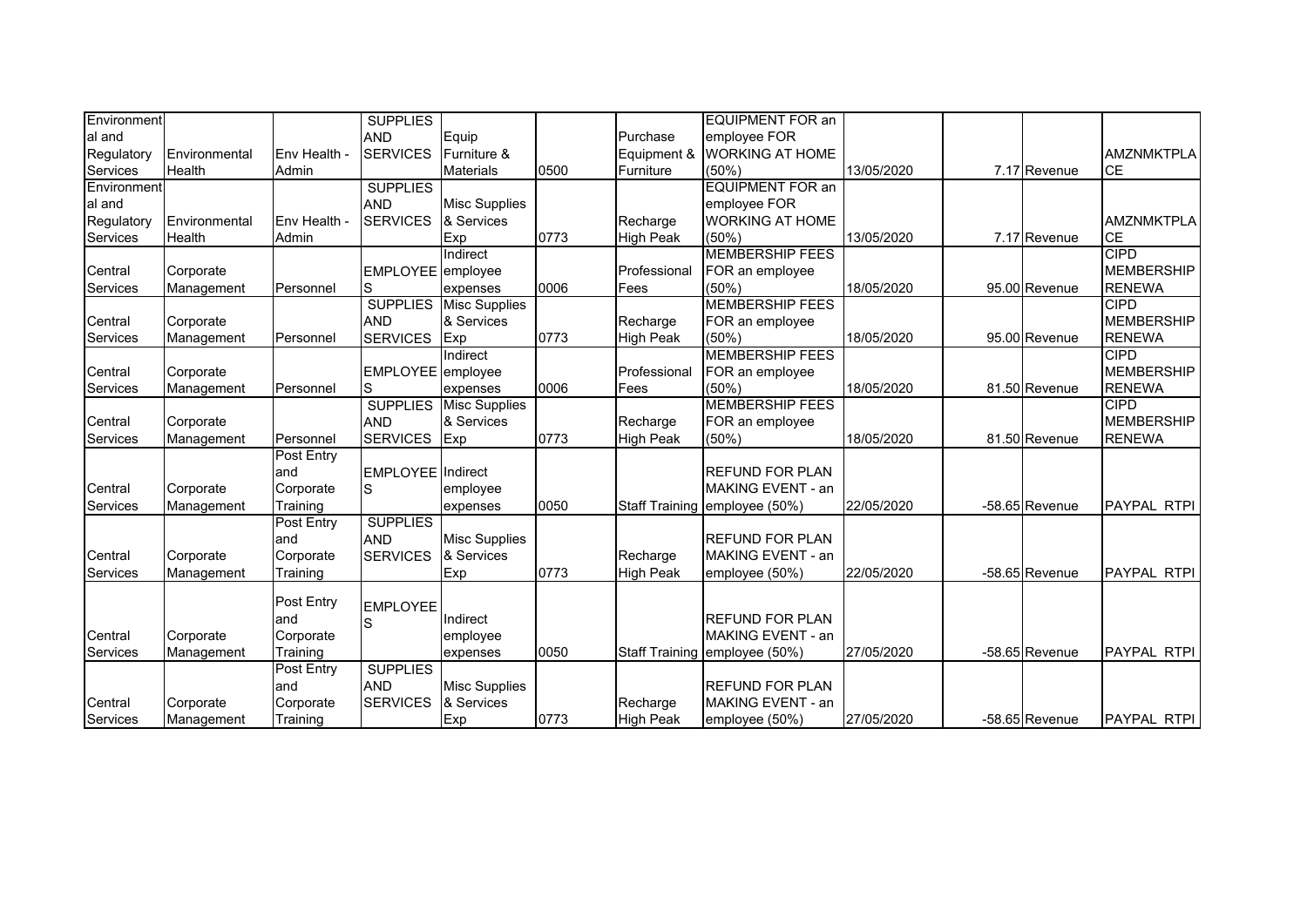|                 |            |                    | <b>SUPPLIES</b> |                      |      |                  | SPLIT - ADOBE -              |            |                |                    |
|-----------------|------------|--------------------|-----------------|----------------------|------|------------------|------------------------------|------------|----------------|--------------------|
|                 |            |                    |                 |                      |      |                  |                              |            |                |                    |
|                 |            |                    | <b>AND</b>      |                      |      |                  | <b>RENEWAL OF</b>            |            |                |                    |
|                 |            |                    | <b>SERVICES</b> |                      |      |                  | <b>CREATIVE CLOUD</b>        |            |                |                    |
|                 |            |                    |                 | <b>Misc Supplies</b> |      |                  | <b>MEMBERSHIP</b>            |            |                | <b>ADOBE</b>       |
| Central         | Corporate  |                    |                 | & Services           |      | Recharge         | 30/06/2020                   |            |                | <b>CREATIVE</b>    |
| Services        | Management | <b>IT Services</b> |                 | Exp                  | 0773 | <b>High Peak</b> | $(1360/0856)$ (50%)          | 04/05/2020 | 248.47 Revenue | <b>CLOUD</b>       |
|                 |            |                    | <b>SUPPLIES</b> |                      |      |                  | SPLIT - ADOBE -              |            |                |                    |
|                 |            |                    | <b>AND</b>      | Communicatio         |      |                  | <b>RENEWAL OF</b>            |            |                | <b>ADOBE</b>       |
| Central         | Corporate  |                    | <b>SERVICES</b> | ns &                 |      |                  | <b>CREATIVE CLOUD</b>        |            |                | <b>CREATIVE</b>    |
| Services        | Management | <b>IT Services</b> |                 | Computing            | 0856 | Software         | <b>MEMBERSHIP</b>            | 04/05/2020 | 248.47 Revenue | <b>CLOUD</b>       |
|                 |            |                    | <b>SUPPLIES</b> |                      |      |                  |                              |            |                |                    |
|                 |            |                    | <b>AND</b>      |                      |      |                  |                              |            |                |                    |
|                 |            |                    | <b>SERVICES</b> |                      |      |                  |                              |            |                |                    |
|                 |            |                    |                 | <b>Misc Supplies</b> |      |                  | <b>SPLIT - CPC MULTI</b>     |            |                |                    |
| Central         | Corporate  |                    |                 | & Services           |      | Recharge         | <b>PURCHASE</b>              |            |                | <b>PREMIER</b>     |
| Services        | Management | <b>IT Services</b> |                 | Exp                  | 0773 | <b>High Peak</b> | $(1360/1162)$ (50%)          | 04/05/2020 | 104.13 Revenue | <b>FARNELL</b>     |
|                 |            |                    | <b>SUPPLIES</b> | <b>Misc Supplies</b> |      |                  |                              |            |                |                    |
| Central         | Corporate  |                    | <b>AND</b>      | & Services           |      | Covid            | <b>SPLIT - CPC MULTI</b>     |            |                | <b>PREMIER</b>     |
| Services        | Management | <b>IT Services</b> | <b>SERVICES</b> | Exp                  | 1162 | Recovery         | PURCHASE (50%)               | 04/05/2020 | 104.13 Revenue | <b>FARNELL</b>     |
|                 |            |                    | <b>SUPPLIES</b> | Communicatio         |      |                  | <b>LAPTOPS DIRECT =</b>      |            |                |                    |
| Central         | Corporate  |                    | <b>AND</b>      | ns &                 |      | Hardware-        | 1 X DELL WYSE 3040           |            |                | <b>BUYITDIRECT</b> |
| <b>Services</b> | Management | <b>IT Services</b> | <b>SERVICES</b> | Computing            | 0845 | <b>Misc</b>      | <b>INTEL ATOM</b>            | 06/05/2020 | 229.74 Revenue | <b>COUK</b>        |
|                 |            |                    | <b>SUPPLIES</b> |                      |      |                  |                              |            |                |                    |
|                 |            |                    | <b>AND</b>      |                      |      |                  | SPLIT - TP-LINK - TL-        |            |                |                    |
|                 |            |                    | <b>SERVICES</b> |                      |      |                  | PA4010 POWERLINE             |            |                |                    |
|                 |            |                    |                 | <b>Misc Supplies</b> |      |                  | <b>ADAPTOR KIT -</b>         |            |                |                    |
| Central         | Corporate  |                    |                 | & Services           |      | Recharge         | AV600 (X5)                   |            |                | <b>CURRYS</b>      |
| Services        | Management | <b>IT Services</b> |                 | Exp                  | 0773 | <b>High Peak</b> | (1360/1162) (50%)            | 08/05/2020 | 56.23 Revenue  | <b>ONLINE</b>      |
|                 |            |                    |                 |                      |      |                  |                              |            |                |                    |
|                 |            |                    |                 |                      |      |                  | <b>SPLIT - TP-LINK - TL-</b> |            |                |                    |
|                 |            |                    | <b>SUPPLIES</b> | <b>Misc Supplies</b> |      |                  | PA4010 POWERLINE             |            |                |                    |
| Central         | Corporate  |                    | <b>AND</b>      | & Services           |      | Covid            | <b>ADAPTOR KIT -</b>         |            |                | <b>CURRYS</b>      |
|                 |            |                    |                 |                      |      |                  |                              |            |                |                    |
| Services        | Management | <b>IT Services</b> | <b>SERVICES</b> | Exp                  | 1162 | Recovery         | AV600 (X5) (50%)             | 08/05/2020 | 56.23 Revenue  | <b>ONLINE</b>      |
|                 |            |                    |                 |                      |      |                  |                              |            |                |                    |
|                 |            |                    |                 |                      |      |                  | SPLIT - TP-LINK - TL-        |            |                |                    |
|                 |            |                    |                 |                      |      |                  | PA4010 POWERLINE             |            |                |                    |
|                 |            |                    | <b>SUPPLIES</b> | <b>Misc Supplies</b> |      |                  | <b>ADAPTOR KIT -</b>         |            |                |                    |
| Central         | Corporate  |                    | <b>AND</b>      | & Services           |      | Recharge         | AV600 (X5)                   |            |                | <b>CURRYS</b>      |
| Services        | Management | <b>IT Services</b> | <b>SERVICES</b> | Exp                  | 0773 | <b>High Peak</b> | (1360/1162) (50%)            | 08/05/2020 | 56.23 Revenue  | <b>ONLINE</b>      |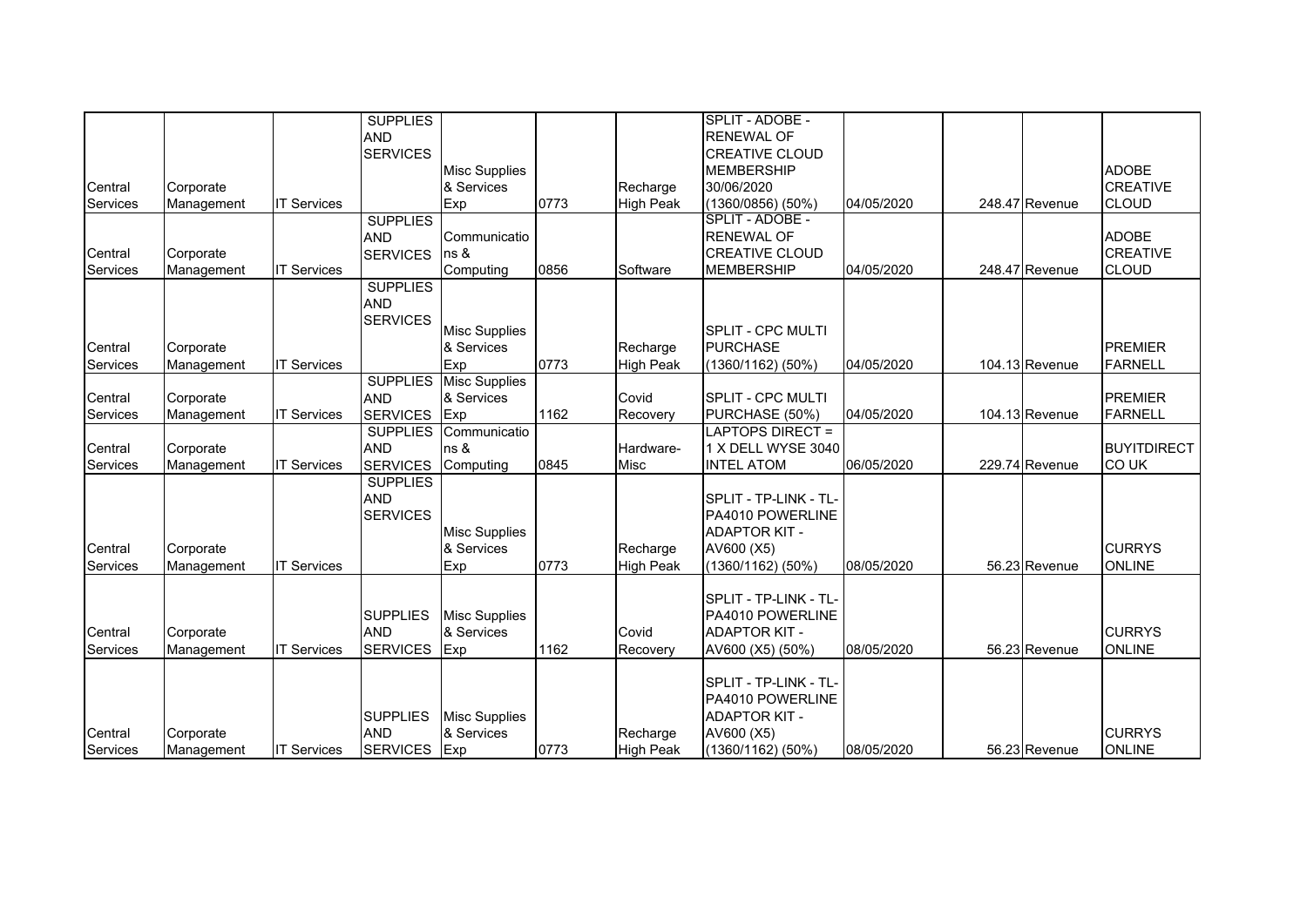| Central<br>Services        | Corporate<br>Management | <b>IT Services</b> | <b>SUPPLIES</b><br><b>AND</b><br><b>SERVICES</b> | <b>Misc Supplies</b><br>& Services<br>Exp | 1162 | Covid<br>Recovery            | SPLIT - TP-LINK - TL-<br>PA4010 POWERLINE<br><b>ADAPTOR KIT -</b><br>AV600 (X5) (50%)                  | 08/05/2020 | 56.23 Revenue | <b>CURRYS</b><br><b>ONLINE</b>   |
|----------------------------|-------------------------|--------------------|--------------------------------------------------|-------------------------------------------|------|------------------------------|--------------------------------------------------------------------------------------------------------|------------|---------------|----------------------------------|
| Central<br>Services        | Corporate<br>Management | <b>IT Services</b> | <b>SUPPLIES</b><br><b>AND</b><br><b>SERVICES</b> | <b>Misc Supplies</b><br>& Services<br>Exp | 0773 | Recharge<br><b>High Peak</b> | SPLIT - TP-LINK - TL-<br>PA4010 POWERLINE<br><b>ADAPTOR KIT -</b><br>AV600 (X5)<br>(1360/1162) (50%)   | 08/05/2020 | 56.23 Revenue | <b>CURRYS</b><br><b>ONLINE</b>   |
| Central<br>Services        | Corporate<br>Management | <b>IT Services</b> | <b>SUPPLIES</b><br><b>AND</b><br><b>SERVICES</b> | Misc Supplies<br>& Services<br>Exp        | 1162 | Covid<br>Recovery            | SPLIT - TP-LINK - TL-<br>PA4010 POWERLINE<br><b>ADAPTOR KIT -</b><br>AV600 (X5) (50%)                  | 08/05/2020 | 56.23 Revenue | <b>CURRYS</b><br><b>ONLINE</b>   |
| Central<br>Services        | Corporate<br>Management | <b>IT Services</b> | <b>SUPPLIES</b><br><b>AND</b><br><b>SERVICES</b> | <b>Misc Supplies</b><br>& Services<br>Exp | 0773 | Recharge<br><b>High Peak</b> | <b>SPLIT - CPC MULTI</b><br><b>PURCHASE</b><br>(1360/1162) (50%)                                       | 11/05/2020 | 114 Revenue   | <b>PREMIER</b><br><b>FARNELL</b> |
| Central<br>Services        | Corporate<br>Management | <b>IT Services</b> | <b>SUPPLIES</b><br><b>AND</b><br><b>SERVICES</b> | Misc Supplies<br>& Services<br>Exp        | 1162 | Covid<br>Recovery            | <b>SPLIT - CPC MULTI</b><br>PURCHASE (50%)                                                             | 11/05/2020 | 114 Revenue   | <b>PREMIER</b><br><b>FARNELL</b> |
| Central<br>Services        | Corporate<br>Management | <b>IT Services</b> | <b>SUPPLIES</b><br><b>AND</b><br><b>SERVICES</b> | <b>Misc Supplies</b><br>& Services<br>Exp | 0773 | Recharge<br><b>High Peak</b> | SPLIT - TP-LINK - TL-<br>PA4010 POWERLINE<br><b>ADAPTOR KIT -</b><br>AV600 (X5)<br>$(1360/1162)$ (50%) | 18/05/2020 | 54.15 Revenue | <b>CURRYS</b><br><b>ONLINE</b>   |
| Central<br><b>Services</b> | Corporate<br>Management | <b>IT Services</b> | <b>SUPPLIES</b><br><b>AND</b><br><b>SERVICES</b> | <b>Misc Supplies</b><br>& Services<br>Exp | 1162 | Covid<br>Recovery            | SPLIT - TP-LINK - TL-<br>PA4010 POWERLINE<br><b>ADAPTOR KIT -</b><br>AV600 (X5) (50%)                  | 18/05/2020 | 54.14 Revenue | <b>CURRYS</b><br><b>ONLINE</b>   |